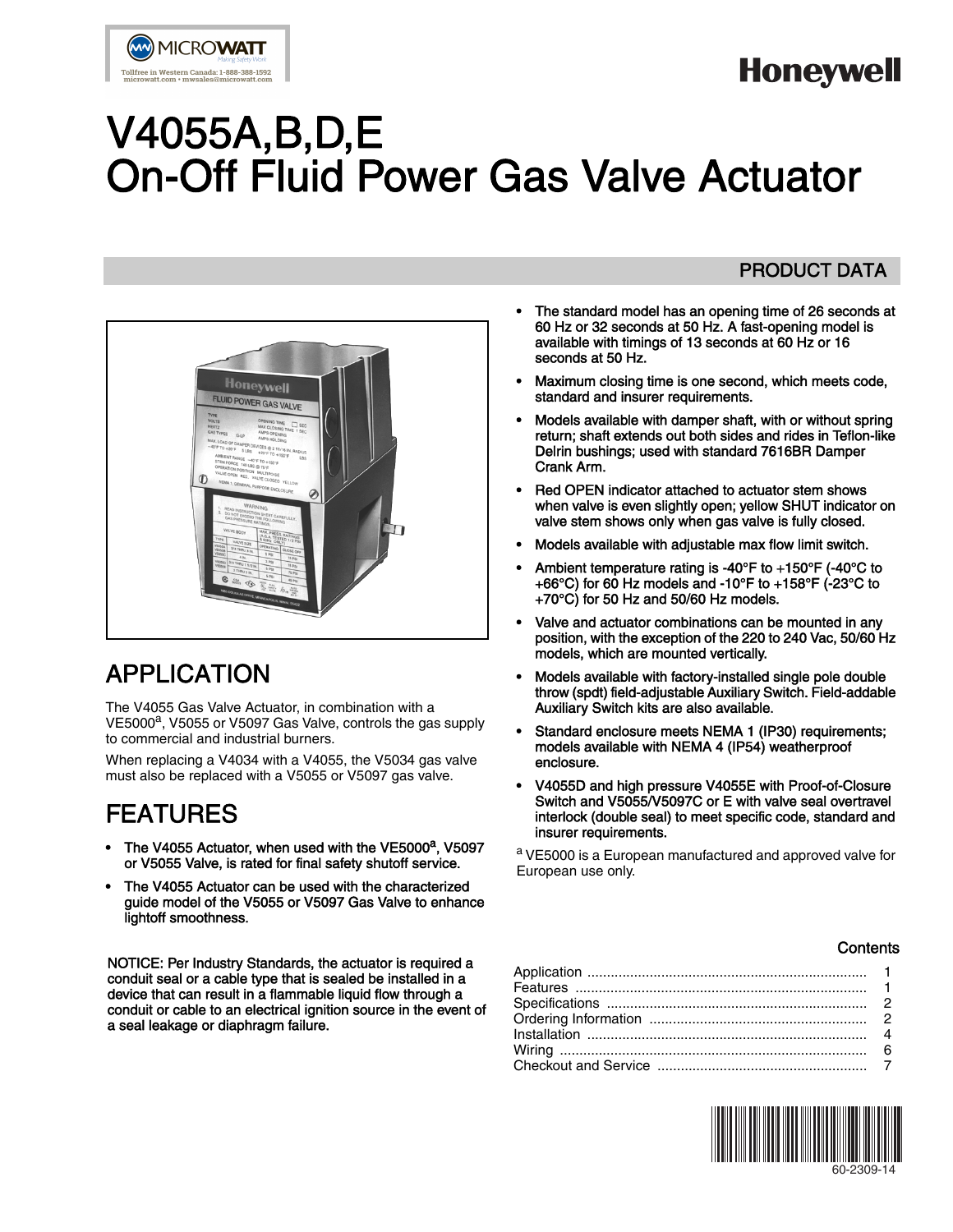## SPECIFICATIONS

### Models:

- V4055A Actuator, with V5055, V5097 or VE5000 Gas Valves, provides on-off control of fuel. With proper adapter (see Accessories), it replaces the V4034 Actuator on a V5034 Gas Valve.
- V4055B Actuator is a high pressure version of V4055A.
- V4055D Actuator is identical to V4055A, except has a
- Proof-of-Closure Switch. Used with V5055C/V5097C (double seal) for valve seal overtravel interlock.
- V4055E Actuator is identical to V4055B, except has a Proof-of-Closure Switch. Used with V5055E/V5097E (dou-
- ble seal) for valve seal overtravel interlock.
- NEMA 4 weatherproof models available.

### Nominal Opening Time: See Table 1.

### Table 1. Nominal Opening Time (seconds).

| Model        | 50 Hz | 60 Hz |
|--------------|-------|-------|
| Standard     | ຈ     | 26    |
| Fast-opening | 16    | 13    |

Maximum Closing Time: One second when de-energized.

### Ambient Operating Temperature Ratings:

60 Hz Models: -40°F to +150°F (-40°C to +66°C). 50 Hz, 50/60 Hz Models: -10°F to +158°F (-23°C to +70°C).

Mounting: V4055 Actuator attaches directly to V5055/V5097 Valve with two sets of screws positioned 90 degrees apart. Combination is multipoise.

### NOTE: 220 to 240 Vac, 50/60 Hz models are vertical mount only.

Pressure Ratings: See Table 2.

### Table 2. Pressure Ratings of Valve-Actuator Combinations.

|                                                               | STANDARD PRESSURE ACTUATORS<br>V4O55A, D, F, G |                       |                   |                                            |                    |               | <b>HIGH PRESSURE ACTUATORS</b><br><b>V4O55B, E</b> |                                     |                    |  |  |
|---------------------------------------------------------------|------------------------------------------------|-----------------------|-------------------|--------------------------------------------|--------------------|---------------|----------------------------------------------------|-------------------------------------|--------------------|--|--|
| <b>Model</b>                                                  | <b>Pipe Size</b>                               | M.O.P.D. <sup>a</sup> |                   | Max. Rated<br><b>Pressure</b> <sup>b</sup> |                    |               | M.O.P.D. <sup>a</sup>                              | Max. Rated<br>Pressure <sup>D</sup> |                    |  |  |
| <b>ISTANDARD</b>                                              | 3/4" to 1-1/2" <sup>c</sup>                    | 5 PSI                 | 340 mbar          | <b>15 PSI</b>                              | 1.0 <sub>Bar</sub> | $15$ PSI      | 1030 mbar                                          | $15$ PSI                            | 1.0 <sub>Bar</sub> |  |  |
| <b>PRESSURE VALVES</b><br>V5055A, B, C, F,                    | $2"$ to $3"$ <sup>d</sup>                      | 5 PSI                 | 340 mbar          | <b>15 PSI</b>                              | 1.0 <sub>Bar</sub> | $15$ PSI      | 1030 mbar                                          | <b>15 PSI</b>                       | 1.0 <sub>Bar</sub> |  |  |
| V5097A, B, C                                                  | 4" flanged <sup>e</sup>                        | 3 PSI                 | l207 mbar         | <b>15 PSI</b>                              | 1.0 <sub>Bar</sub> | 5 PSI         | l340 mbar                                          | <b>15 PSI</b>                       | 1.0 <sub>Bar</sub> |  |  |
| <b>HIGH PRESSURE</b><br><b>VALVES V5055D, E,</b><br>V5097D. E | $3/4$ " to 1-1/2" <sup>c</sup>                 | 5 PSI                 | 340 mbar          | <b>75 PSI</b>                              | 5.0 Bar            | <b>25 PSI</b> | 1720 mbar                                          | 75 PSI                              | 5.0 Bar            |  |  |
|                                                               | $2"$ to $3"$ <sup>d</sup>                      | 5 PSI                 | 340 mbar   45 PSI |                                            | 3.0 Bar            | <b>15 PSI</b> | 1030 mbar                                          | 45 PSI                              | 3.0 Bar            |  |  |

a Max Operating Pressure Differential (UL) or Max Operating Pressure (CSA): maximum allowable pressure drop from inlet to outlet for proper operation.

b Max rated pressure (UL) or Max Close-off Pressure (CSA): maximum pressure that the valve can be exposed to without leakage or damage to the valve.

c Applies for small-body V5097 valves 3/4" up to 2" pipe size.

- $d$  Applies for large-body V5097 valves  $2$ " up to  $3$ " pipe size.
- e V5055A, B, C only.

### Electrical Ratings: See Tables 3 and 4.

## ORDERING INFORMATION

When purchasing replacement and modernization products from your TRADELINE® wholesaler or distributor, refer to the TRADELINE® Catalog or price sheets for complete ordering number. If you have additional questions, need further information, or would like to comment on our products or services, please write or phone:

1. Your local Honeywell Environmental and Combustion Controls Sales Office (check white pages of your phone directory).

2. Honeywell Customer Care

- 1885 Douglas Drive North
- Minneapolis, Minnesota 55422-4386
- 3. http://customer.honeywell.com or http://customer.honeywell.ca

International Sales and Service Offices in all principal cities of the world. Manufacturing in Belgium, Canada, China, Czech Republic, Germany, Hungary, Italy, Mexico, Netherlands, United Kingdom, and United States.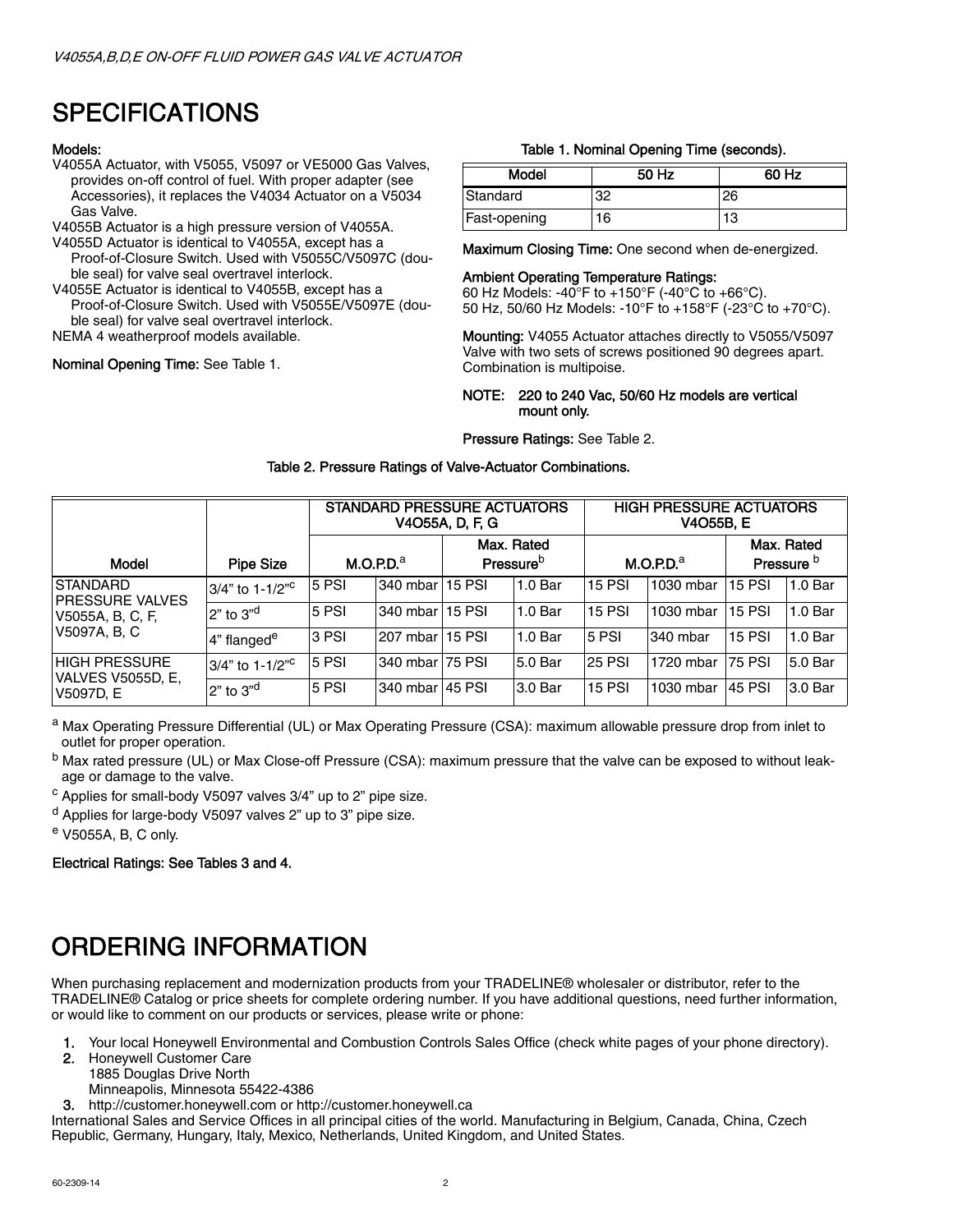|                              |               |      | <b>Opening (Standard)</b> |     | <b>Opening (Fast)</b> |      |      |      | <b>Holding</b> |      |      |
|------------------------------|---------------|------|---------------------------|-----|-----------------------|------|------|------|----------------|------|------|
| <b>Voltage and Frequency</b> | <b>Inrush</b> | (W)  | (A)                       | VA) | <b>Inrush</b>         | (W)  | (A)  | (VA) | (W)            | (A)  | (VA) |
| 100/50-60 <sup>a</sup>       |               | 43.0 | 0.91                      | 91  |                       | 58.0 | 1.30 | 130  | 10.4           | 0.16 | 16   |
| 100/50-60 <sup>b</sup>       |               | 33.0 | 0.6                       | 67  | -                     | 43.0 | 0.91 | 91   | 8.4            | 0.14 | 14   |
| 120/60                       | 3.9           | 50.0 | 0.94                      | 115 | 5.4                   | 71.0 | 1.33 | 160  | 9.5            | 0.12 | 14   |
| 200/50-60 <sup>a</sup>       |               | 68.0 | 0.79                      | 158 |                       | 88.0 | 1.10 | 220  | 10.6           | 0.09 | 18   |
| 200/50-60 <sup>b</sup>       |               | 48.0 | 0.52                      | 104 | –                     | 63.0 | 0.72 | 144  | 9.0            | 0.07 | 14   |
| 220/50                       | 1.6           | 55.5 | 0.55                      | 121 | 3.0                   | 76.0 | 0.80 | 176  | 9.0            | 0.06 | 14   |
| 240/50                       |               | 81.5 | 0.79                      | 190 | –                     | 95.0 | 1.00 | 240  | 9.1            | 0.06 | 14   |
| 240/60                       | 2.6           | 51.0 | 0.45                      | 115 | 4.0                   | 71.5 | 0.68 | 160  | 9.2            | 0.06 | 14   |
| 220-240/50-60°               |               |      |                           |     |                       | 70.3 | 0.59 | 136  | 7.2            | 0.07 | 16   |
| 220-240/50-60 <sup>d</sup>   |               |      |                           |     |                       | 58.6 | 0.46 | 106  | 5.9            | 0.06 | 14   |

### Table 3. V4055A,D Electrical Ratings.

a 50 Hz power supply.

b 60 Hz power supply.

c 230 Vac, 50 Hz power supply.

<sup>d</sup> 230 Vac, 60 Hz power supply.

### Table 4. V4055B,E Electrical Ratings.

| <b>Voltage and</b>         | Opening (Standard) |     |      |      | <b>Opening (Fast)</b> |      |      |      | Holdina |      |      |
|----------------------------|--------------------|-----|------|------|-----------------------|------|------|------|---------|------|------|
| Frequency                  | Inrush             | (W) | (A)  | (VA) | Inrush                | (W)  | (A)  | (VA) | (W)     | (A)  | (VA) |
| 120/60                     |                    | 60  | 0.94 | 115  |                       | 60.0 | 0.94 | 115  | 9.5     | 0.16 | 19   |
| 220-240/50-60 <sup>a</sup> |                    |     |      |      |                       | 68.9 | 0.58 | 133  | 6.7     | 0.08 | 18   |
| 220-240/50-60 <sup>p</sup> |                    |     |      |      |                       | 58.2 | 0.46 | 106  | 5.3     | 0.06 | 14   |

a 230 Vac, 50 Hz power supply.

b 230 Vac, 60 Hz power supply.

#### Auxiliary Switch and Proof-of-Closure Switch Ratings: See Table 5.

### Table 5. Auxiliary Switch and Proof-of-Closure Switch Ratings (1/2 hp [0.37kW]<sup>a</sup>).

| Load                | <b>120V</b> | <b>240V</b> |
|---------------------|-------------|-------------|
| Full Load           | <b>9.8A</b> | 4.9A        |
| <b>Locked Rotor</b> | 58.8A       | 29.4A       |

aMaximum total connected power to both switches (if used) is 1800 VA.

Mounting Dimensions: See Fig. 1 and Table 7.

Damper Shaft: Shaft is 3/8 in. (9.5 mm) square, for use with 7616BR Damper Crank Arm (ordered separately) and with or without damper shaft return spring.

Maximum Damper Shaft Rotation: 52 angular degrees.

Maximum Force: 2-11/16 in. (68.3 mm) radius for 7616BR Damper Crank Arm ordered separately (see Accessories section).

NOTE: Damper shaft drives damper crank arm in one direction only; optional return spring is available on damper shaft to turn damper crank arm in opposite direction. See Table 6.

#### Table 6. Actuator Torque (With and Without Return Spring).

|                         | -40°F to $+20$ °F<br>(-40°C to -7°C) |      | 20°F to 150°F<br>$(-7^{\circ}C$ to $+66^{\circ}C)$ |      |  |  |
|-------------------------|--------------------------------------|------|----------------------------------------------------|------|--|--|
| V4055 Model             | lb                                   | N    | ľb                                                 | N    |  |  |
| With return spring      | 5                                    | 22.2 | 10                                                 | 44.5 |  |  |
| Without return spring 5 |                                      | 22.2 | 20                                                 | 89.0 |  |  |

### Approvals:

Underwriters Laboratories Inc. Listed: File No. MH1639, Guide No. YIOZ.

Factory Mutual: Listed.

Canadian Standards Association certified: General Listed file numbers 158158 Class 3371

For U.S.A. and Canada: certified 60 Hz models only. Swiss Re (Formerly GeGap/IRI) Acceptable.

Some V4055 Actuators are approved as Class A valves in accordance with EN161:

When used with V5055 Valves: Pin: CE-0063AR1359.

When used with VE5000 Series Valves: Pin: CE-0063AP3075.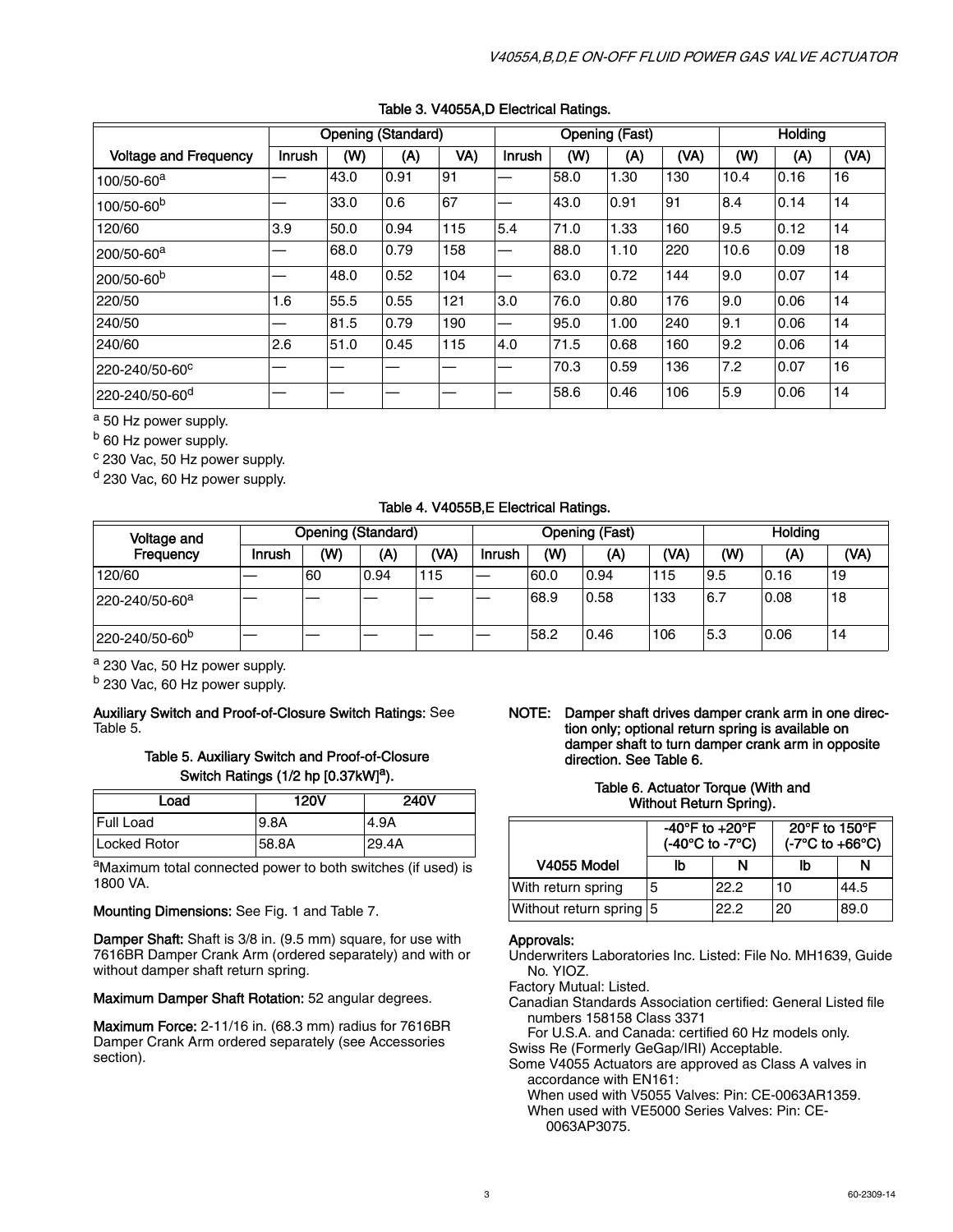#### Accessories:

133568 Auxiliary Switch Bag Assembly (not for models with maximum flow limit switch).

133569 Valve-Closed Indication Switch Bag Assembly.

#### NOTE: Check local codes for acceptance of adding the switch and using the valve seal overtravel V5055C or V5055E valves.

7616BR Damper Crank Arm (damper arm and clip).

Available Models: V4055 with NEMA 4 enclosure (weatherproof).



1 ALLOW 4 INCH (102 MM) CLEARANCE FOR ACTUATOR REMOVAL. M17755B

### Fig. 1. Approximate mounting dimensions of V4055 Actuators in in. (mm).

|                      |                         |                  | V5055 |                  |     |                 |                  |            |     |            | V5097  |           |        |            |     |           |     |
|----------------------|-------------------------|------------------|-------|------------------|-----|-----------------|------------------|------------|-----|------------|--------|-----------|--------|------------|-----|-----------|-----|
|                      | Valve Size <sup>a</sup> | Dim. A<br>Dim. B |       | Dim. C<br>Dim. D |     |                 | Dim. A<br>Dim. B |            |     |            | Dim. C |           | Dim. D |            |     |           |     |
|                      | (in.)                   | in.              | mm    | in.              | mm  | in.             | mm               | in.        | mm  | in.        | mm     | in.       | mm     | in.        | mm  | in.       | mm  |
| Small                | 3/4                     | $11 - 1/8$       | 283   | $2 - 3/4$        | 70  | $8 - 3/16$      | 208              | $5 - 3/4$  | 146 | $11 - 1/8$ | 283    | $2 - 3/4$ | 70     | $8 - 3/16$ | 208 | $2 - 1/2$ | 64  |
| Body                 |                         | $11 - 1/8$       | 283   | $2 - 3/4$        | 70  | $8 - 3/16$      | 208              | $5 - 3/4$  | 146 | $11 - 1/8$ | 283    | $2 - 3/4$ | 70     | $8 - 3/16$ | 208 | $2 - 12$  | 64  |
|                      | $1 - 1/4$               | $11 - 1/8$       | 283   | $2 - 3/4$        | 70  | $8 - 3/16$      | 208              | $5 - 3/4$  | 146 | $11 - 1/8$ | 283    | $2 - 3/4$ | 70     | $8 - 3/16$ | 208 | $2 - 1/2$ | 64  |
|                      | $1 - 1/2$               | $11 - 1/8$       | 283   | $2 - 3/4$        | 70  | $8 - 3/16$      | 208              | $5 - 3/4$  | 146 | $11 - 1/8$ | 283    | $2 - 3/4$ | 70     | $8 - 3/16$ | 208 | $2 - 1/2$ | 64  |
|                      | 2                       | $11 - 1/8$       | 286   | $2 - 7/8$        | 73  | $8 - 5/16$      | 1211             | $8 - 3/8$  | 213 | $11 - 3/4$ | 298    | $3 - 3/8$ | 86     | $8 - 3/8$  | 213 | 4         | 102 |
| Large<br><b>Body</b> | 12                      | $11 - 3/4$       | 298   | $3 - 3/8$        | 86  | $8 - 13/$<br>16 | 224              | $9 - 1/4$  | 235 | $1 - 3/4$  | 298    | $3 - 3/8$ | 86     | $8 - 3/8$  | 213 | 4         | 102 |
|                      | $2 - 1/2$               | $11 - 3/4$       | 298   | $3 - 3/8$        | 86  | $8 - 13/$<br>16 | 224              | $9 - 1/4$  | 235 | $11 - 3/4$ | 298    | $3 - 3/8$ | 86     | $8 - 3/8$  | 213 | 4         | 102 |
|                      | 3                       | $11 - 3/4$       | 298   | $3 - 3/8$        | 86  | $8 - 13/$<br>16 | 224              | $9 - 1/4$  | 235 | $11 - 3/4$ | 298    | $3 - 3/8$ | 86     | $8 - 3/8$  | 213 | 4         | 102 |
|                      | 4                       | $14 - 1/8$       | 359   | $5 - 13/$<br>16  | 148 | $11 - 7/$<br>32 | 285              | $12 - 1/2$ | 318 |            |        |           |        |            |     |           |     |

Table 7. Approximate Mounting Dimensions of V4055 Actuators with V5055 and V5097 Valves.

a Valve size using accessory pipe adapter fitting.

## INSTALLATION

### When Installing This Product...

- 1. Read these instructions carefully. Failure to follow them could damage the product or cause a hazardous condition.
- 2. Check the ratings given in the instructions and on the product to make sure the product is suitable for your

application.

- 3. Installer must be a trained, experienced flame safeguard control technician.
- 4. After installation is complete, check out product operation as provided in these instructions.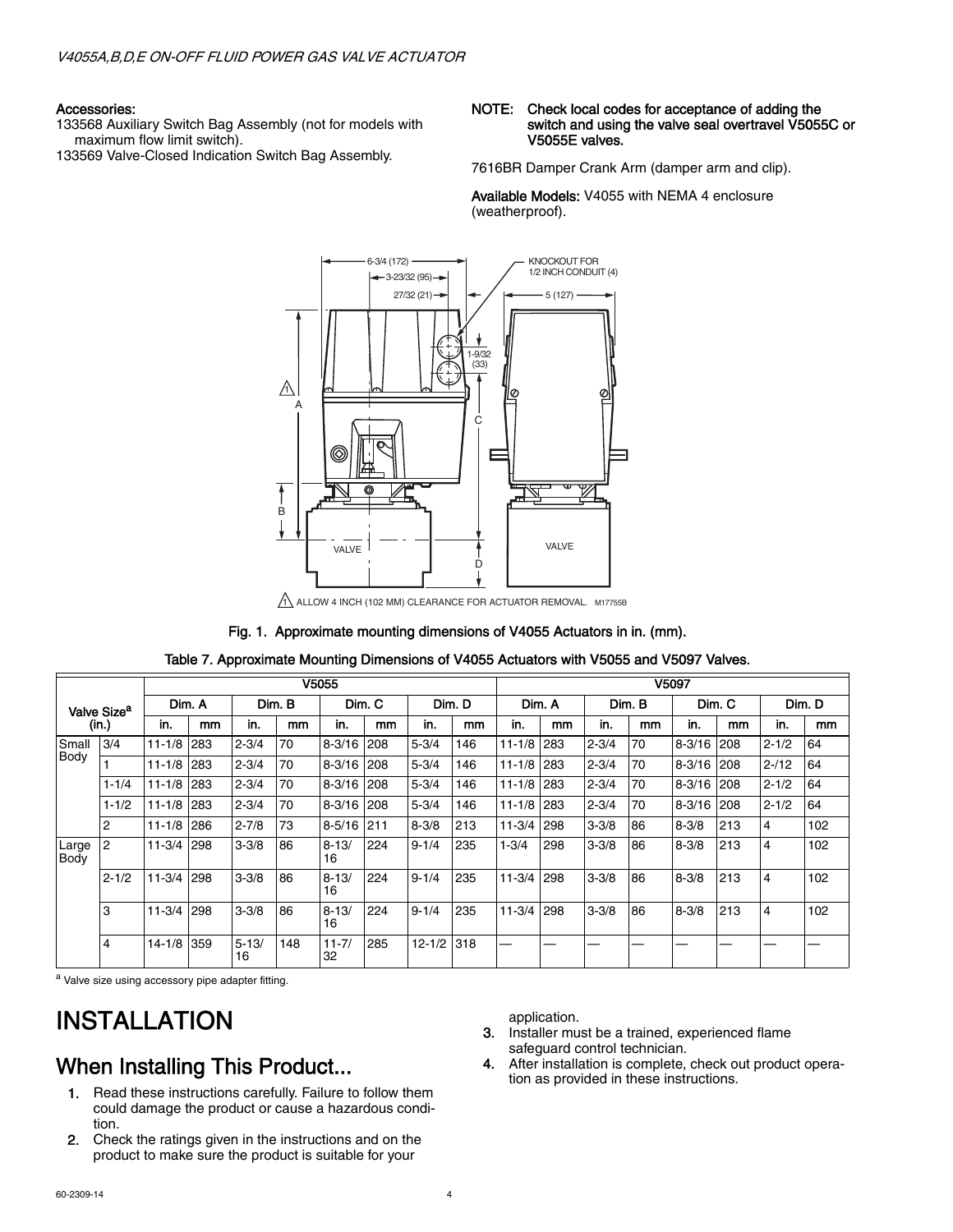

Can cause serious injury or death.

Disconnect power supply before making wiring connections to prevent electrical shock and equipment damage.

### IMPORTANT:

- 1. All wiring must comply with all applicable electrical codes, ordinances, and regulations. All wiring must be NEC Class 1.
- 2. Voltage and frequency of the power supply connected to this control must agree with those marked on the device.
- 3. Loads connected to the Auxiliary Switch and/or Proofof-Closure Switch, if used, must not exceed the ratings given in the Specifications section.

NOTICE: Per Industry Standards, the actuator is required a conduit seal or a cable type that is sealed be installed in a device that can result in a flammable liquid flow through a conduit or cable to an electrical ignition source in the event of a seal leakage or diaphragm failure.

### Install Valve

The actuator is mounted directly on the valve bonnet after the valve is installed in the gas supply line. Refer to the instructions packed with the gas valve for installation details. When installing the gas valve, make sure:

- 1. Sufficient clearance is left to install and service the actuator.
- 2. Ambient temperatures at the valve location do not exceed actuator ratings. See Specifications section.
- **3.** Position of the valve permits hookup to the damper if one is controlled.

### Install Accessory Switches (If Needed)

An spdt switch can be installed to operate an auxiliary load up to 1/2 hp (0.37 kW). See Table 5. The switch can be adjusted to operate at any point in the valve stroke.

A Proof-of-Closure Switch can also be installed with a V5055/ V5097C or E Valve (with double seal) on any V4055 Actuator to provide a valve seal overtravel interlock.

The Proof-of-Closure Switch is installed to make or break a circuit when the valve is in the closed position. The switch is not adjustable.

### NOTE: Mark the actuator or valve to indicate any changes made.

To install the switches:

- 1. Remove the actuator faceplate (two screws).
- 2. Remove the silver-colored barrier to expose the actuator stem.
- 3. Insert the Auxiliary Switch in the position indicated in Fig. 2. Fasten with two screws through the actuator base.
- 4. Insert the Proof-of-Closure Switch in the position shown in Fig. 2. The switch mounts against the side of the actuator housing. The mounting holes are spaced to assure

mounting the switch in the correct position. Fasten with two screws through the actuator base. (The Proof-of-Closure Switch is not adjustable.)

- If only one switch is used, install the narrow barrier included with the switch in the unused space.
- 6. Mount the actuator before making wiring connections and adjustments to the Auxiliary Switch.

### Mount Actuator on Valve

- 1. Check the final position of the valve body to be sure that the actuator is in the proper position when mounted on the valve. This is especially important when the actuator is used to drive a damper.
- 2. If two smaller sized valves are mounted very closely together, as in an Industrial Risk Insurers approved type of valve train, it may be necessary to mount the actuators off center to provide adequate clearance.



TWO SCREWS FROM UNDERSIDE OF BASE. IF ONLY ONE SWITCH IS USED, INSTALL BARRIER IN OPEN POSITION. And the state of the state of the material materials of the material material materials of the material material materials of the material material materials of the material material material materials an

### Fig. 2. V4055 Actuator with cover removed.

- 3. Slip the bottom collar of the actuator over the valve bonnet assembly. Rotate the actuator to the desired position and use a 5/32 in. Allen wrench to securely tighten the two setscrews to 50 to 60 lb-in. (5.7 to 6.8 N•m).
- 4. Connect the damper linkage, if used. Refer to the instructions packed with the damper arm.

### Mount and Adjust 7616BR Damper Crank Arm (If Used)

### IMPORTANT:

When a damper crank arm is used with a NEMA 4 actuator that is exposed to ice or sleet, a suitable shield must be installed to prevent ice or sleet buildup.

Follow installation and adjustment directions included with damper crank arm. Maximum push rod travel is 2-5/16 in. (59 mm) through a stroke of 52 degrees. See Fig. 3.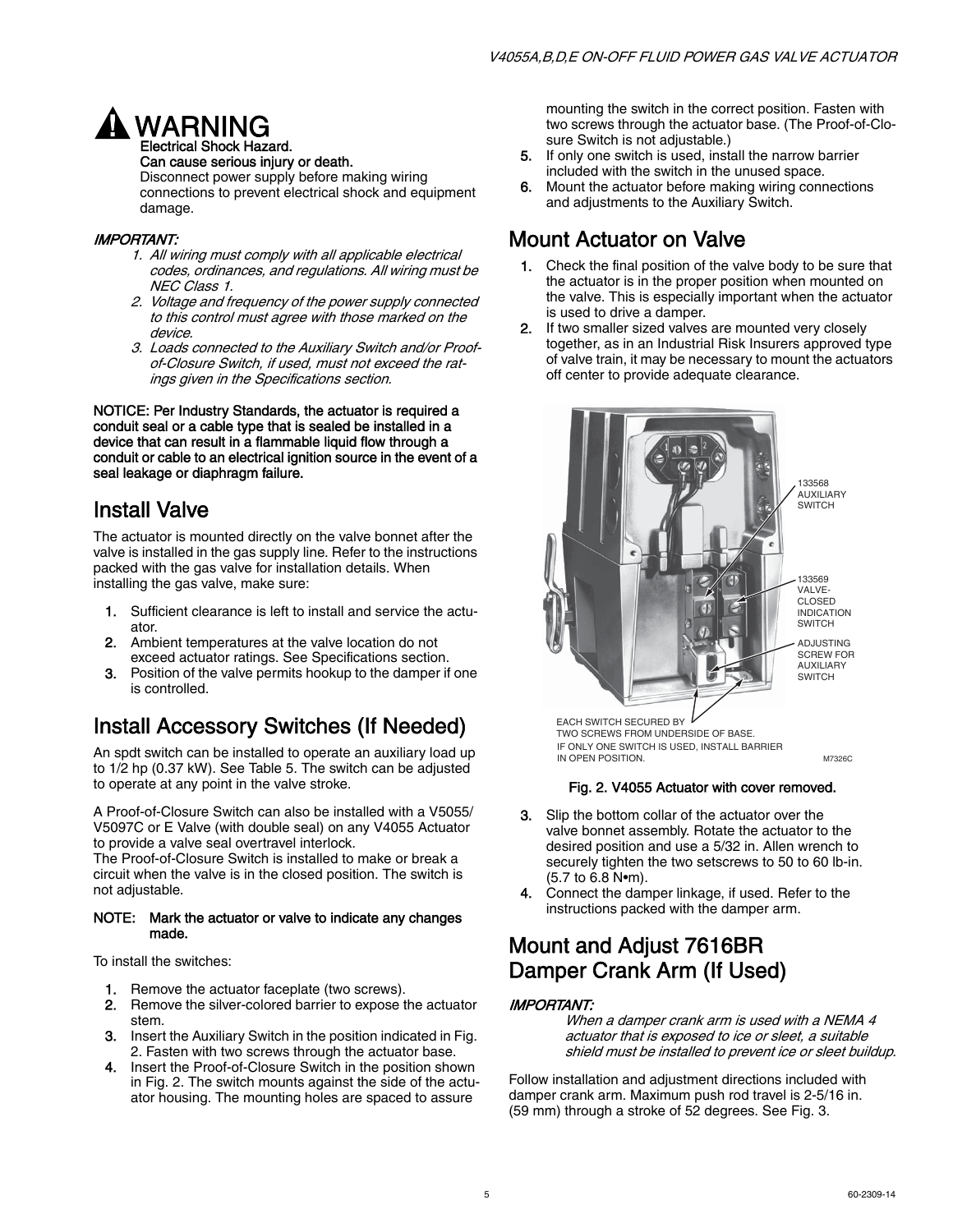

Fig. 3. 7616BR Damper Crank Arm can be attached to actuator shaft to drive a damper when valve is open.

## WIRING



Can cause serious injury or death. Disconnect power supply before making wiring connections to prevent electrical shock and equipment damage.

#### NOTICE: Per Industry Standards, the actuator is required a conduit seal or a cable type that is sealed be installed in a device that can result in a flammable liquid flow through a conduit or cable to an electrical ignition source in the event of a seal leakage or diaphragm failure.

Wiring must comply with all applicable electrical codes, ordinances and regulations. Wiring to the actuator must be NEC Class 1.

Connect the power supply to terminals 1 and 2 on the V4055 terminal strip. Refer to Fig. 4 for Auxiliary Switch connections and Fig. 5 for Max Flow Limit Switch connections. For typical system hookups, refer to instructions packed with the device used to control the valve.

When all wiring connections are complete, replace the actuator faceplate.



### Improper wiring can cause improper and dangerous operation.

Label all wires prior to disconnection when servicing valves. Wiring errors can cause improper and dangerous operation.

### NOTE: Pipe sealant is required on the conduit threads of actuators with NEMA 4 enclosures.

### Adjust Auxiliary Switch (If Used)

The Auxiliary Switch is adjustable throughout the stroke of the actuator. With the switch installed in the actuator, turn the adjusting screw (see Fig. 2) clockwise  $\bigcap$  to cause the switch to operate earlier in the stroke or counterclockwise  $\bigcap$  to cause the switch to operate later in the stroke.



1\ POWER SUPPLY. PROVIDE OVERLOAD PROTECTION AND DISCONNECT MEANS AS REQUIRED.

2 SWITCH BETWEEN THESE TWO LEADS IS CLOSED WHEN VALVE IS SHUT (DE-ENERGIZED).

 $\sqrt{3}$  SWITCH BETWEEN THESE TWO LEADS IS OPEN WHEN VALVE IS SHUT (DE-ENERGIZED). M7334B

### Fig. 4. External connections to the V4055 Actuator.



Fig. 5. Connecting the Max Flow Limit Switch to the actuator.

NOTE: The Proof-of-Closure Switch is not adjustable.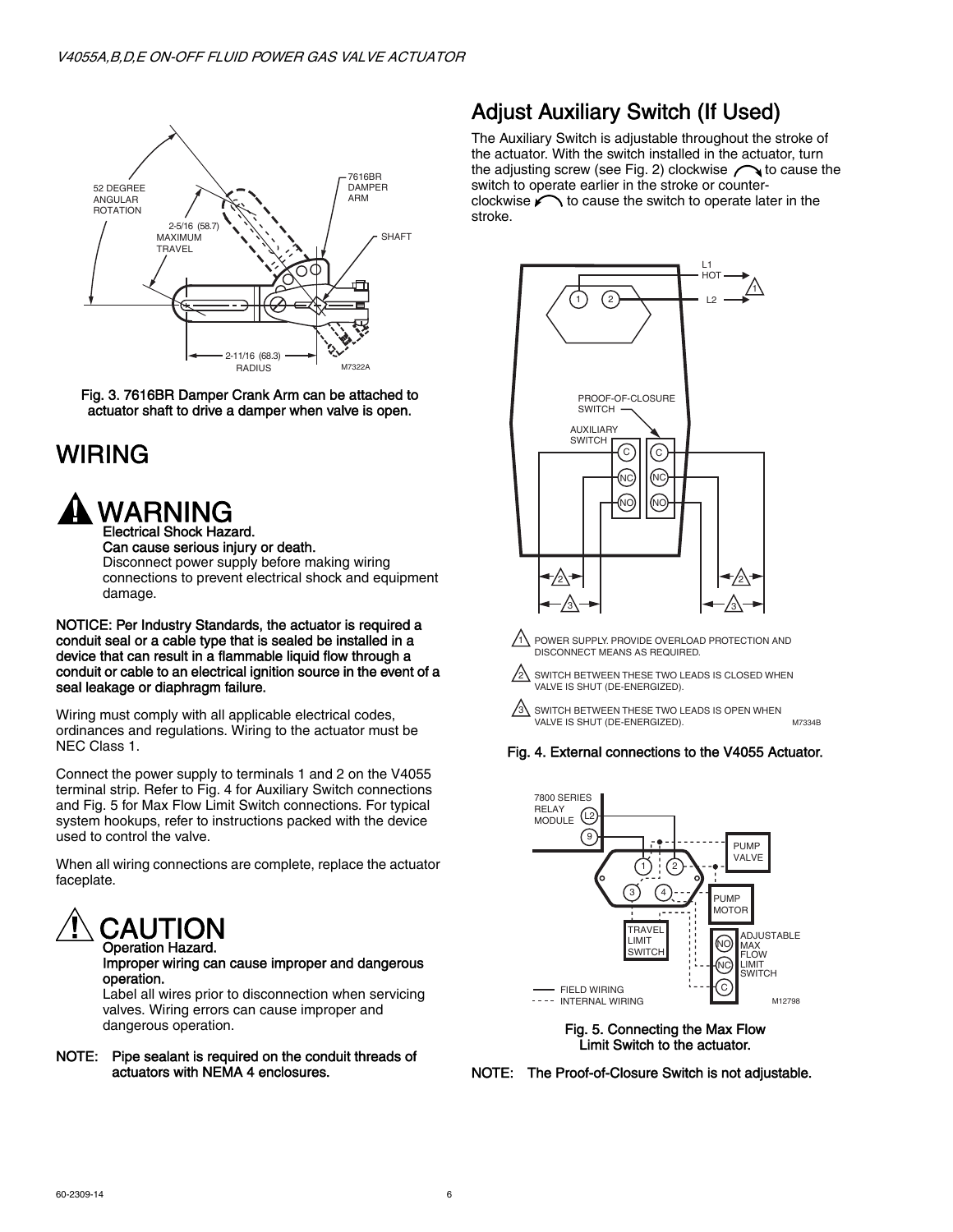## Adjust Max Flow Limit Switch (If Used)

The Max Flow Limit Switch is adjustable throughout the stroke of the actuator. With the switch installed in the actuator, turn the adjusting screw clockwise  $\curvearrowright$  to cause the switch to operate earlier in the stroke or counter-clockwise  $\sim$  to cause the switch to operate later in the stroke.

## CHECKOUT AND SERVICE

## **CAUTION**

Equipment Damage Hazard. Unskilled technicians can cause equipment damage. Only a trained, experienced, flame safeguard technician should check out and service this control.

### **Checkout**

After the installation is complete, cycle the valve several times with the manual fuel shutoff cock closed before testing the system in actual operation.

### Service

The actuator is not field repairable except for replacing the Auxiliary Switch, Max Flow Limit Switch or Proof-of-Closure Switch. See Installation section for procedure. Do not disassemble the valve actuator.

If the actuator fails to operate properly, replace it.

- 1. Turn off the gas supply at the manual shutoff valve located upstream from the valve(s) being serviced.
- 2. Shut off all electrical power to the valve actuator(s).
- 3. Mark and disconnect the wires from the actuator terminals. Remove conduit and disengage the damper linkage assembly (if applicable).
- 4. Loosen the two set screws from the valve to lift off the actuator.
- 5. If the actuator is to be replaced and it did not leak hydraulic fluid, skip to Step 11.
	- NOTE: It is good practice to inspect the inside of the valve whenever the actuator is replaced. To do so, remove the bonnet assembly, inspect the valve and bonnet. If all is well, proceed to Step 7.
- 6. If the actuator leaked hydraulic fluid onto the valve (the fluid is red), it must be cleaned off from the valve and bonnet assembly.
	- a. Wipe off the outer valve body.
	- b. Remove the valve bonnet bolts and lift off the bonnet.
	- NOTE: V5055/V5097C and E Valves have additional internal springs that will push the bonnet up as the bolts are loosened.

c. Inspect the inside of the valve.

### IMPORTANT:

If fluid is present on the inside surfaces of the valve body or bonnet surfaces, the bonnet assembly or entire valve must be replaced. See Table 8 below for the bonnet assembly part number.

- d. If the inside surfaces are clear of hydraulic fluid, clean the bonnet assembly and be sure to remove all hydraulic fluid from the inside and outside of the actuator mounting curb. This is the "cup-like" area around the valve stem. Avoid using a cleaning solution as it may damage the rubber seals used in the valve.
- 7. If the valve bonnet assembly is in good condition and is not replaced, replace the bonnet seal. Do not reuse the old bonnet seal. See Table 9 below for the seal number.
- 8. Coat seals with grease provided and position in valve body/bonnet assembly.
- 9. Carefully seat the bonnet assembly on the valve body. Be sure the seals are in their proper position. On those valves with a spring below the disc, be sure the spring is centered in the indentation on the inside of the valve body.
- 10. After positioning the bonnet assembly, replace the screws removed earlier.
	- NOTE: When replacing the bonnet assembly on the 4 inch valve, draw it evenly into the valve body. Finger-tighten the eight bolts. Draw the bonnet assembly into the valve by tightening, in order, bolts 1, 5, 7 and 3 (two turns each). Repeat until the bonnet assembly is seated. Tighten the remaining bolts. Torque the bolts as follows:

| <b>Valve Size</b>                    | Torque     |
|--------------------------------------|------------|
| 3/4 in. (19 mm) to 1-1/2 in. (38 mm) | 55 in.-lb. |
| 2 in. (51 mm) to 4 in. (102 mm)      | 75 in -lb. |

- 11. Remount the actuator on the bonnet assembly. Tighten the two set screws (50-60 inch pounds).
- 12. Replace the damper crank arm assembly.
- 13. Re-attach the wires removed from the actuator terminals and turn on the electrical power.
- 14. With the gas still off, cycle the actuator to check for proper mechanical operation.

# CAUTION

Be sure to perform a bonnet seal and seat leak check after installation.

Be sure to read and follow all instructions that come with the actuators, valves, seal and bonnet kits.